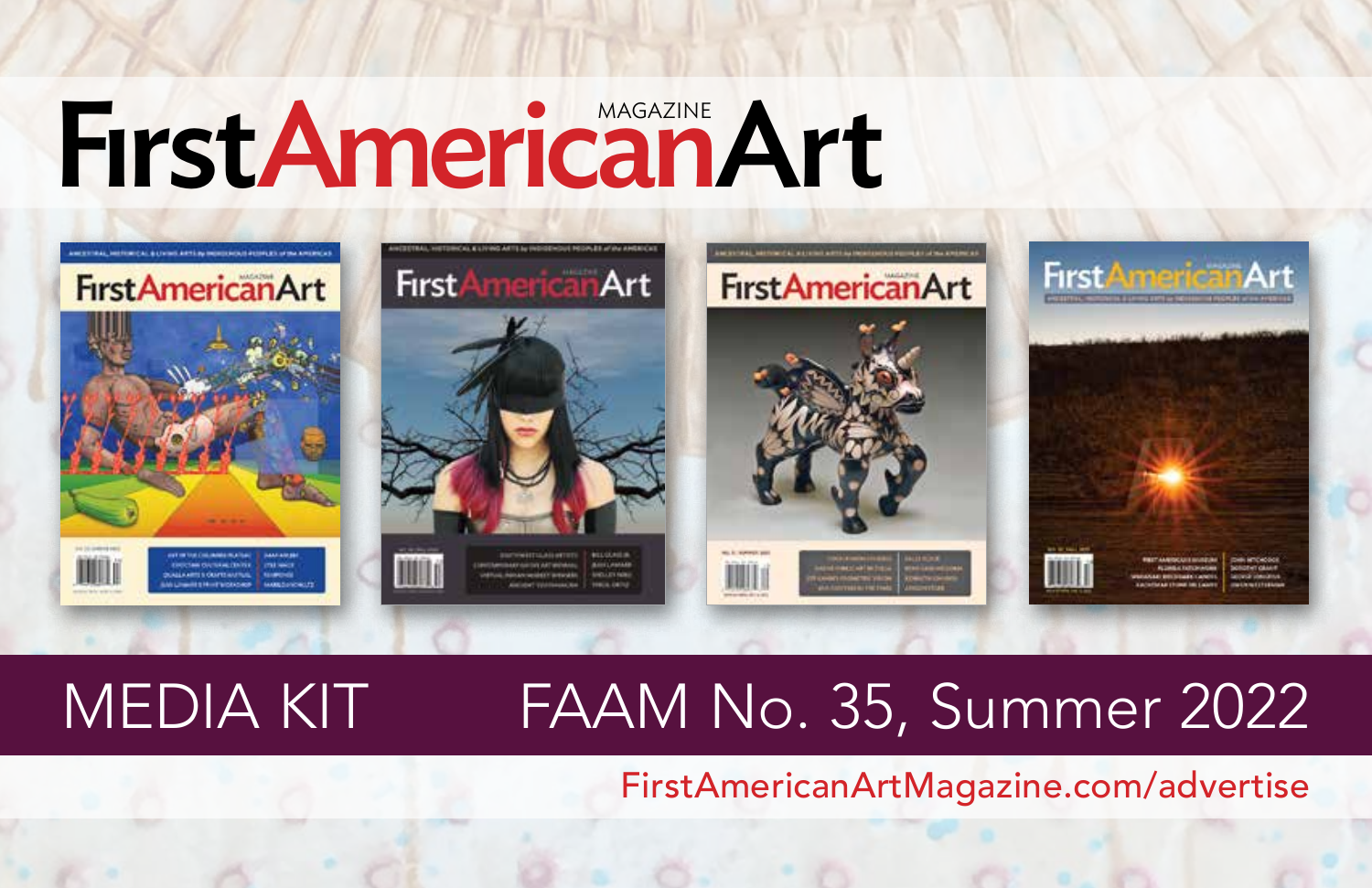#### REACH THE DECISION-MAKERS!

Make an impact on the people who are most passionate about Native art—our readers. They include dedicated collectors, artists, art professionals, and tribal leaders. FAAM readers are mature, educated, sophisticated, successful, and influence others in the Native art world. They are the demographic you want to reach.

- Female/Male: 54%/46%
- Attended college: 100%
- Hold a master's degree: 37%
- Hold a doctoral degree: 29%
- 97% personally own Native art
- 87% plan to travel to a Native art event in the upcoming year

Old publication models don't work in today's Native art world. Collectors and how they collect Native art have changed dramatically in the last decade. To reach the new generation of collectors, you need a publication that uses print and electronic media to reflect the evolving realities of the Indigenous art scene.



Real Indians advertise in *First American Art Magazine!* The sales generated by my ad allowed me to continue an ongoing art project. Thank you, FAAM. You did a fantastic job. " **"**

*—Larry McNeil (Tlingit/Nisga'a)*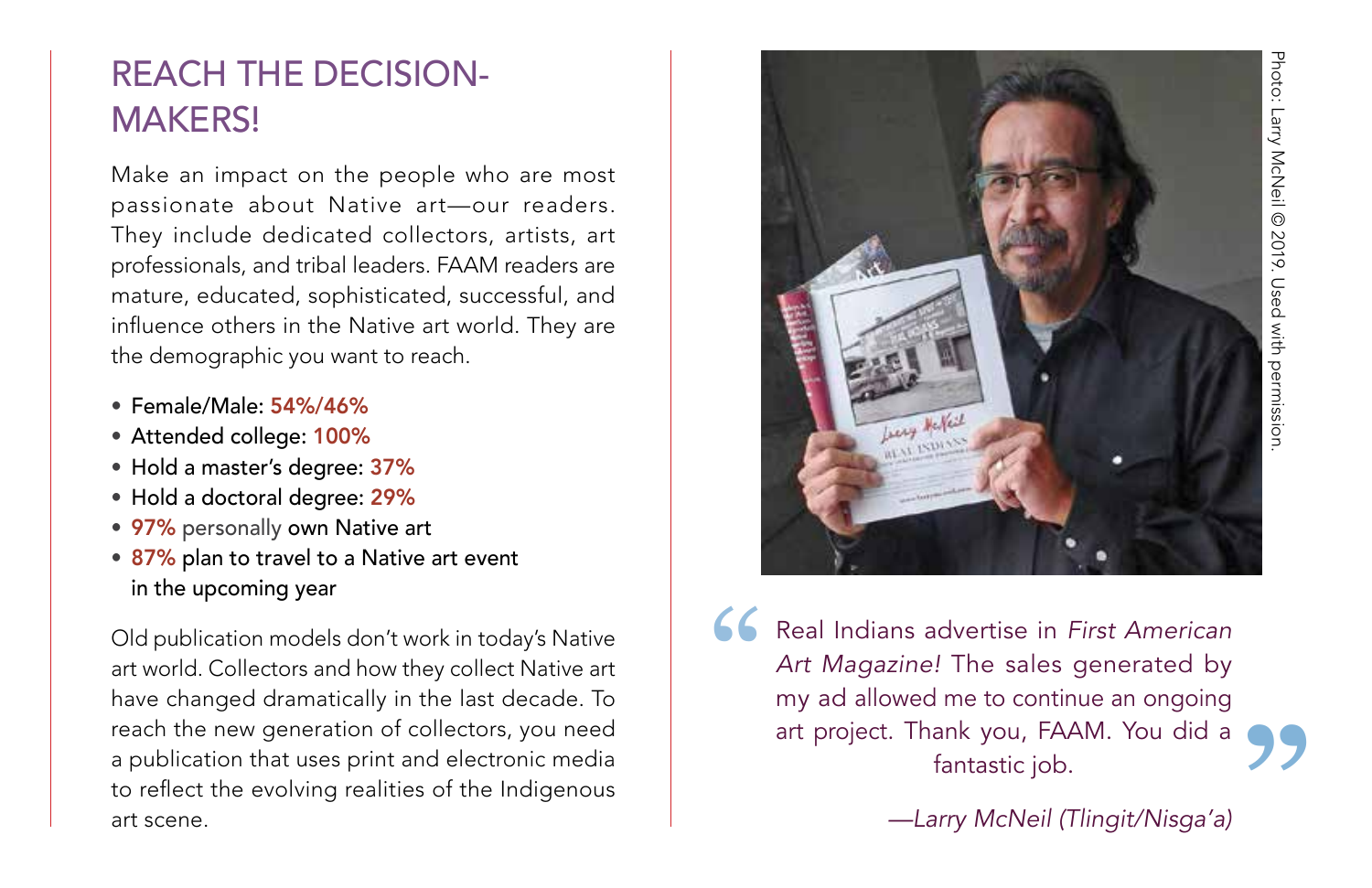#### ABOUT FAAM

- Print + digital magazine to reach the widest possible audience
- Exclusively focused on art by Indigenous peoples of the Americas
- An art journal sharing new research
- Intelligent yet accessible
- Cover stock: 80# cover with a softtouch matte finish
- Frequency: quarterly

*First American Art Magazine* (FAAM) provides the leading coverage of Native American art. Our writers are art historians, Native artists, curators, and others with a long-standing, intimate connection to the Native art world.

Native artists have a vital contribution to make to the global art world, and *First American Art Magazine* conveys their messages—from tribal communities in the Americas to international art fairs.

Launched in 2013, FAAM is American Indian–owned. The magazine grew out of an organic need for serious dialogue about the content and direction of Indigenous art that is readily understood by the public, artists, and collectors.

FAAM is the only magazine that consistently covers Native conceptual art and new media as well as historical and precontact artwork. Understanding that some items are too sacred to be considered "art," we honor community protocols.

#### We bypass stereotypes and marketing hype to reach the core of the conversation.

Through quality printing and timeless content, our issues are read and reread. FAAM is found in dozens of libraries on three continents. Articles from FAAM are also used in college classrooms to reach the next generation of Native artists, art collectors, and professionals.

*First American Art Magazine* elevates the profile of Native art in the international art world.

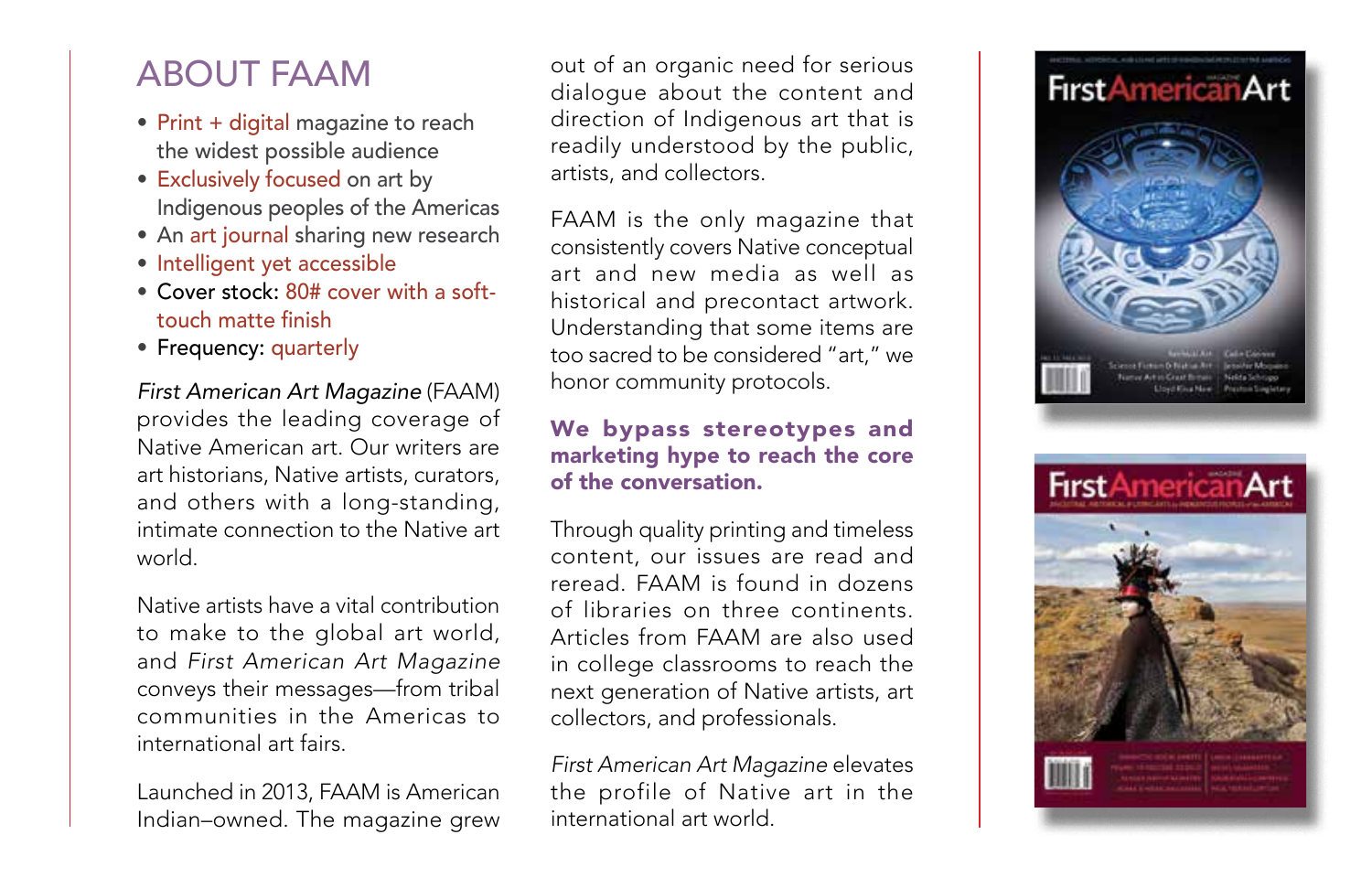#### THE ADVERTISING PROCESS

Please review this media kit to determine which ad sizes and placements will best serve your needs.

- 1. Our advertising representative **Barbara** Harjo can answer any questions you have, help craft an advertising package to fit your needs, and take your ad reservation.
	- ) (405) 314-7426
	- barbara@firstamericanartmagazine.com
- 2. **America Meredith** will create your advertising agreement, which you can sign and email back to us to reserve your ad space.
	- ads@firstamericanartmagazine.com
- 3. Email your ad design to **America Meredith**.
	- ads@firstamericanartmagazine.com



FAAM is distributed throughout the United States and Canada by Disticor. Your advertising will be available to new readers via Barnes & Noble, Books-a-Million, BookWorks, EntertainMark, Chapters, Indigo Books, and independent bookstores and newsstands. After closures in the spring, these bookstores are once again open and carrying FAAM.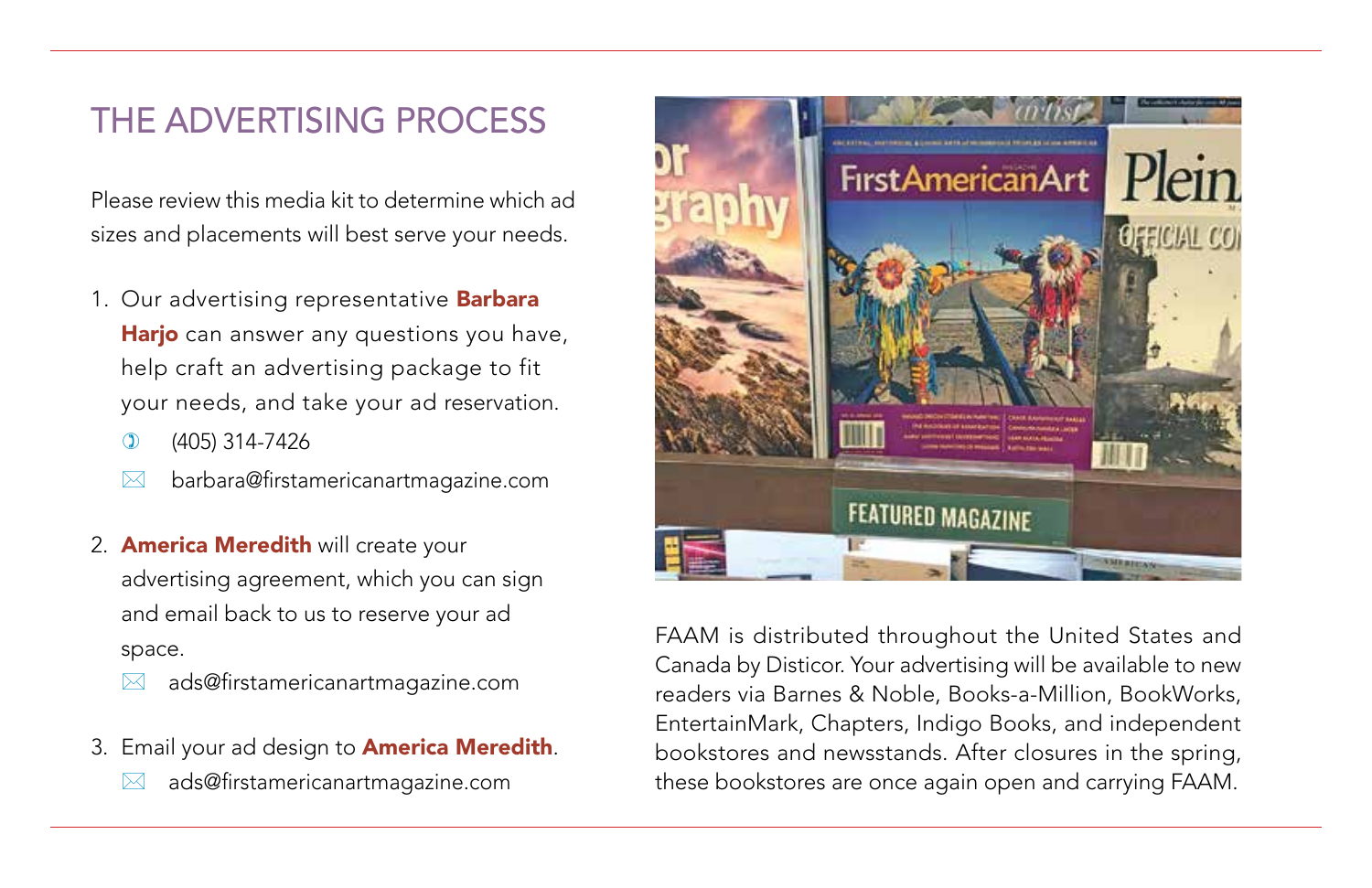#### PUBLICATION SCHEDULE

| <b>ISSUE</b><br><b>NUMBER</b> | <b>DEADLINE TO</b><br><b>RESERVE ADS</b> | <b>AD DESIGNS</b><br><b>DUE</b> | ΙN<br><b>MARKET</b> |
|-------------------------------|------------------------------------------|---------------------------------|---------------------|
| 35, Summer 2022               | May 20, 2022                             | May 27, 2022                    | July-Sept. 2022     |
| 36, Fall 2022                 | August 26, 2022                          | September 2, 2022               | Oct.-Dec. 2022      |
| 37, Winter 2023               | November 11, 2022                        | Nov. 18, 2022                   | Jan.-March 2023     |
| 38, Spring 2023               | February 17, 2023                        | February 23, 2023               | April-June 2023     |



At Santa Fe Indian Market ... several collectors came to my booth with my ad from *First American Art Magazine* in hand, ready to purchase my piece from the ad. "

—*Karin Walkingstick (Cherokee Nation)* **"** 

Two-page spread at by Stewart Indian School Cultural Center & Museum in *First American Art Magazine*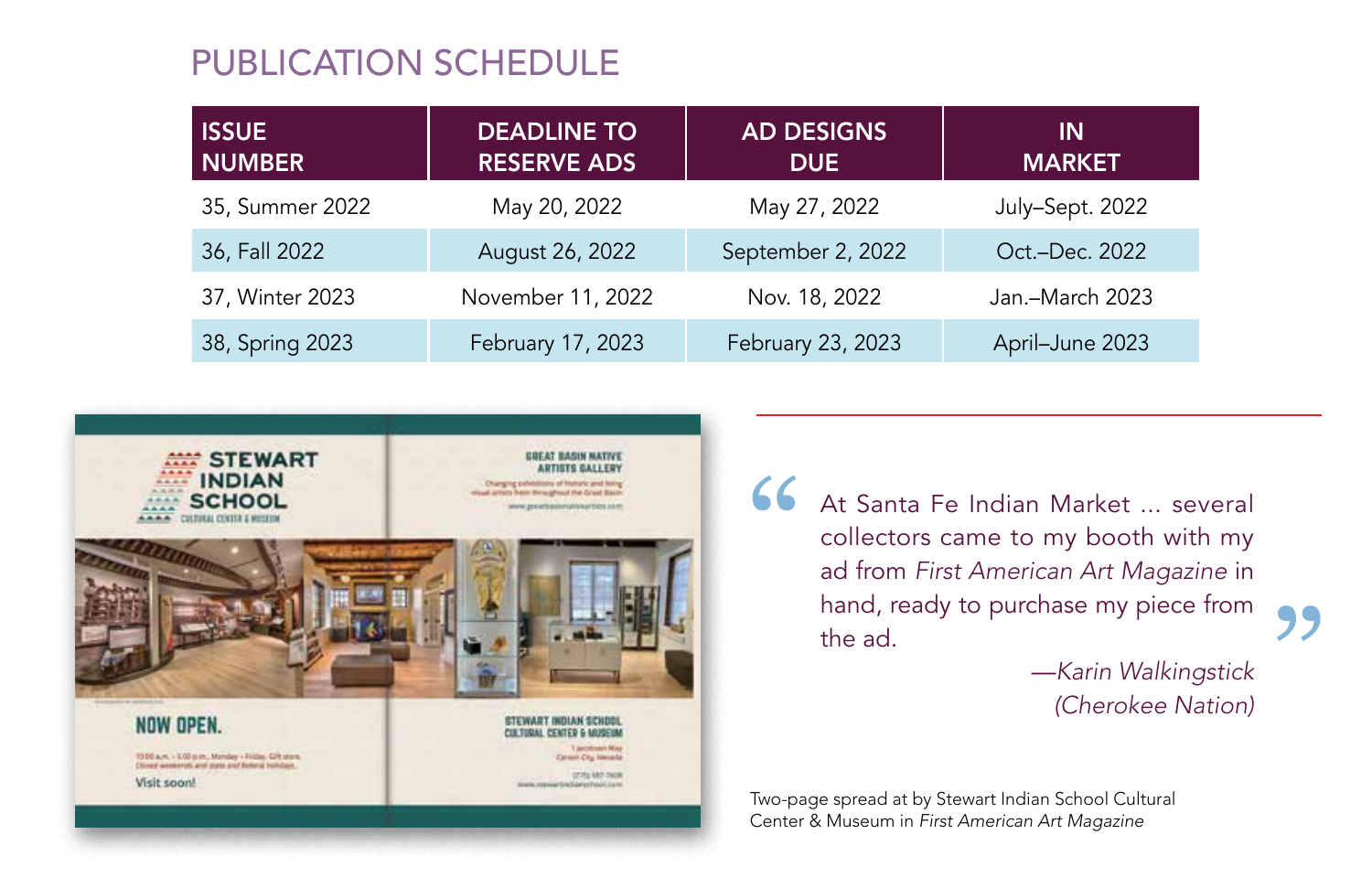#### PRINT AD RATES

Payments are made to *First American Art Magazine* or FAAM. You can pay by check, credit card over the phone at (405) 310-7720, or via PayPal at firstamericanartmagazine@gmail.com.

| <b>AD TYPE</b>        | 1 TIME  | 2 TIMES | 3 TIMES | 4 TIMES |
|-----------------------|---------|---------|---------|---------|
| Two-page spread:      | \$1,850 | \$1,750 | \$1,675 | \$1,600 |
| Back cover:           | \$1,550 | \$1,475 | \$1,400 | \$1,375 |
| Interior front cover: | \$1,375 | \$1,300 | \$1,250 | \$1,175 |
| Interior back cover:  | \$1,375 | \$1,300 | \$1,250 | \$1,175 |
| Full page:            | \$1,100 | \$1,050 | \$1,000 | \$950   |
| Half page:            | \$750   | \$715   | \$675   | \$650   |
| Quarter page:         | \$425   | \$400   | \$375   | \$350   |

Not only is *First American Art Magazine* historically correct, it offers insight about contemporary artists and the influence their work has on Native American culture! Thank you for making my magazine of choice an easy one. I can't wait to get every issue! " )<br>|<br>|

*—Lambert Wilson, art collector*



3334 W. Main St. #442 Norman, OK 73072

Office (405) 561-7655 Mobile (405) 314-7426 ads@firstamericanartmagazine.com www.firstamericanartmagazine.com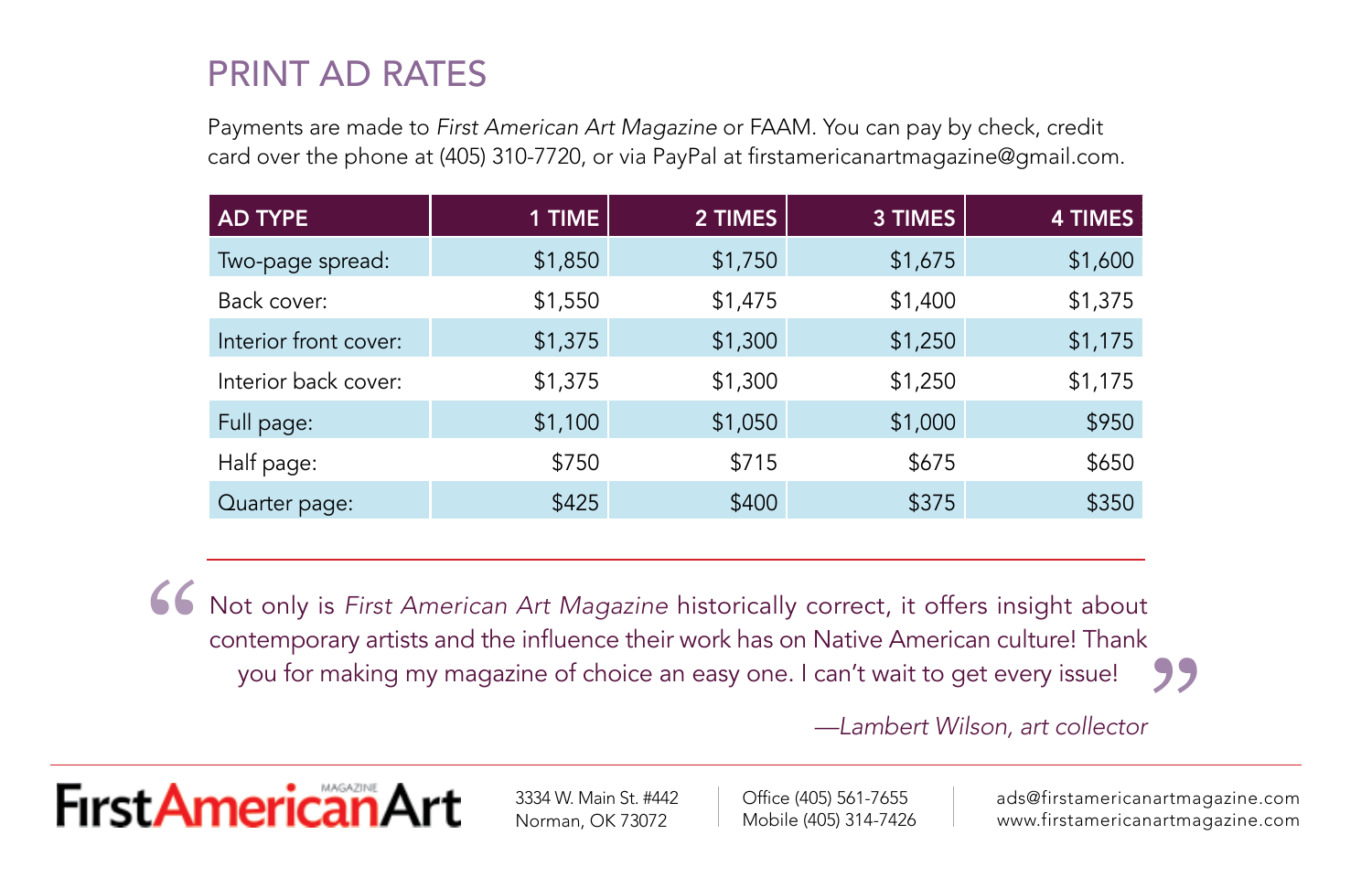#### PRINT AD SIZES

Advertising is available in full-, half-, and quarter-page increments. If you are on a budget, partner with a friend to share an ad! Templates can be downloaded from FirstAmericanArtMagazine.com/advertise.

| <b>AD TYPE</b>         | <b>NON-BLEED</b>            | <b>BLEED</b>                | <b>TRIM SIZE</b>            |
|------------------------|-----------------------------|-----------------------------|-----------------------------|
| Two-page spread:       | 16.25" W $\times$ 10.375" H | 17.75" W × 11.375" H        | 16.75" W × 10.875" H        |
| Full page and covers:  | 7.75" W $\times$ 10.375" H  | 8.875" W $\times$ 11.375" H | 8.375" W $\times$ 10.875" H |
| Half page, horizontal: | 7.375" W × 4.875" H         | 8.875" W × 5.875" H         | 8.375" W × 5.4375" H        |
| Half page, vertical:   | 3.625" W $\times$ 9.875" H  | 4.5" W $\times$ 11.375" H   | 4.0" W × 10.875" H          |
| Quarter page:          | 3.625" W $\times$ 4.875" H  | $-N/A$ —                    | $-N/A -$                    |





Full page with bleed Full page, no bleed Half horizontal with bleed

Half horizontal, no bleed

no bleed

Half vertical,

Half vertical with bleed



Quarter page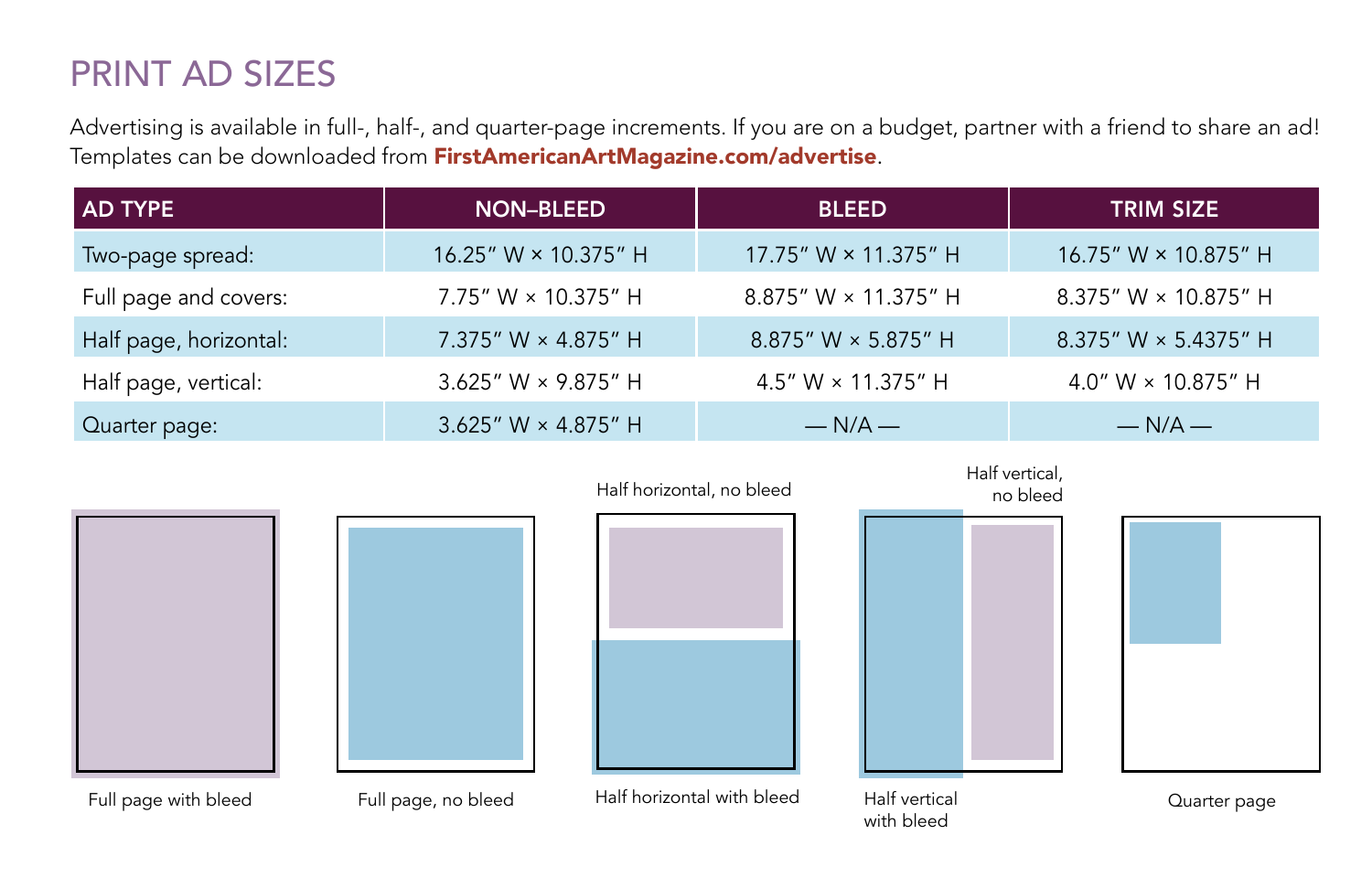#### TECHNICAL SPECIFICATIONS

- Image resolution: 300 DPI or higher
- Accepted formats: TIFF or PDF files, no JPG
- Color mode: CMYK for four-color printing No RGB and **NO SPOT COLORS!**
- Safety margin: No text or important images (such as your logo) should fall within 0.25 inches of the trim line on all four sides.
- Please **REMOVE ALL PRINTER'S MARKS**, such as crop marks and registration marks.

All rates are based on receipt of camera-ready ad materials, sized to exact dimensions. Files supplied in formats other than those listed above, or those that require manipulation, corrections, or repairs, are subject to additional production charges.

We cannot guarantee placements (except with interior covers and the back cover). FAAM is dedicated to respectful representation of Native cultures, and we reserve the right to decline any advertisements that we deem to be inappropriate. Our policy does not allow advertising to influence editorial content in any manner.

*First American Art Magazine* is a Papyrus font– free publication. For more information, read firstamericanartmagazine.com/papyrus-bad-fonts.

#### SUBMITTING FILES

Files up to 20 megabytes can be emailed directly to ads@firstamericanartmagazine.com.

Files over 20 megabytes can be sent through free FTP services such as Dropbox (dropbox.com), Google Drive (drive.google.com), etc. We will confirm when files are received and contact you if we have questions.

#### DESIGN SERVICES

FAAM can provides design services for advertisers for \$40 an hour. We will discuss your design needs and produce ads with clarity and sound design principles.

#### QUESTIONS?

Contract us at any time! ads@firstamericanartmagazine.com barbara@firstamericanartmagazine.com (405) 314-7426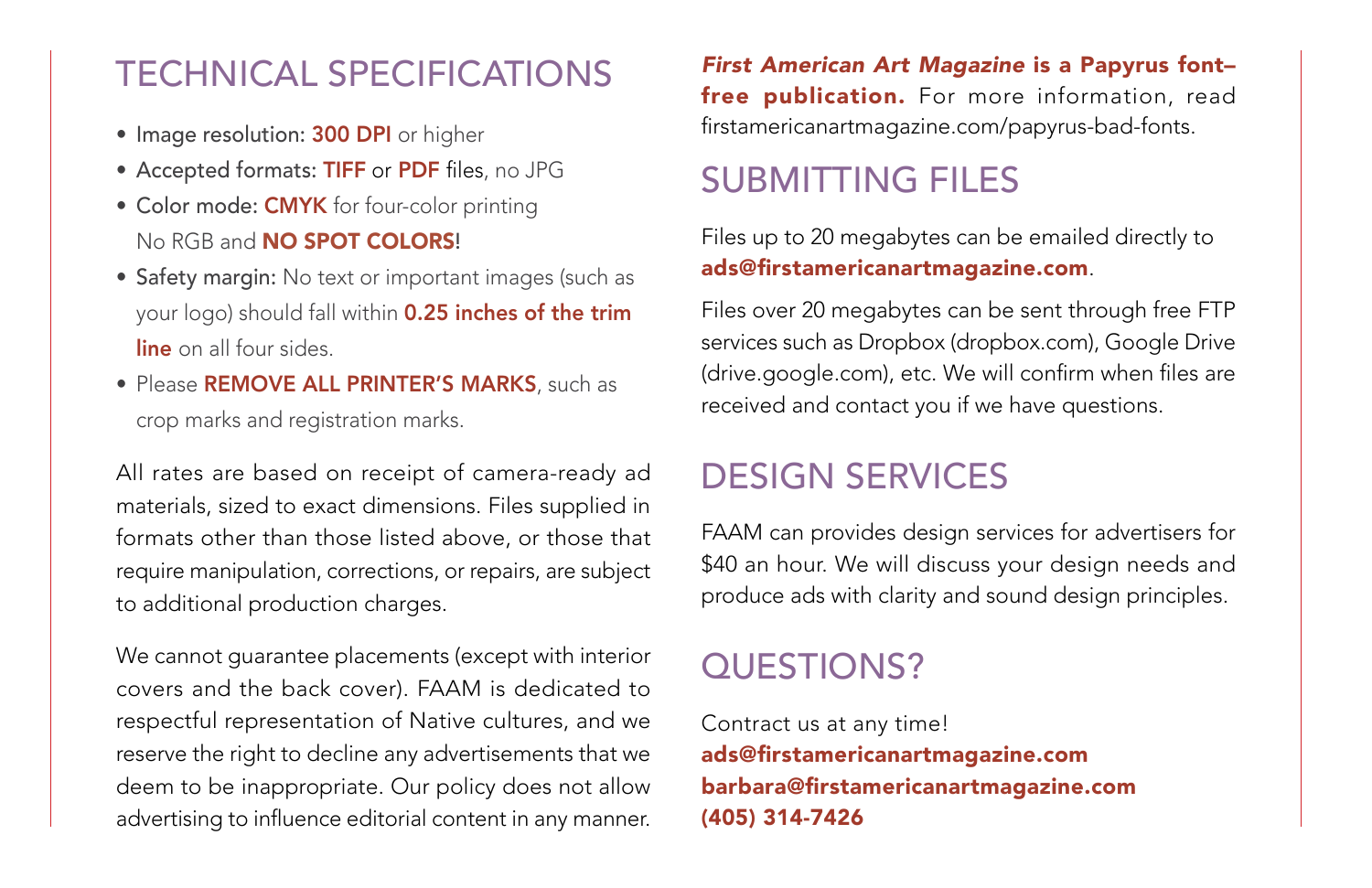

### DIGITAL ADS

Your online advertising on our website FirstAmericanArtMagazine.com will draw viewers directly to your website. Ad sizes follow the Interactive Advertising Bureau Display Advertising Guidelines. Currently, we offer a medium rectangle ad, which appears on the right sidebar of all pages of our website.

Technical specifications for online ads are:

- File type: JPEGs
- Color mode: RGB
- Size: 300 W × 250 H pixels at 72 DPI
- Payment terms: Prepayment required
- Link: To any URL of your choosing

|                                 | <b>1 MONTH</b> | <b>3 MONTHS</b> | <b>6 MONTHS</b> |
|---------------------------------|----------------|-----------------|-----------------|
| Medium Rectangle (300 × 250 px) | \$120          | \$290           | \$500           |

## **First American Art**

3334 W. Main St. #442 Norman, OK 73072

Office (405) 561-7655 Mobile (405) 314-7426 ads@firstamericanartmagazine.com www.firstamericanartmagazine.com